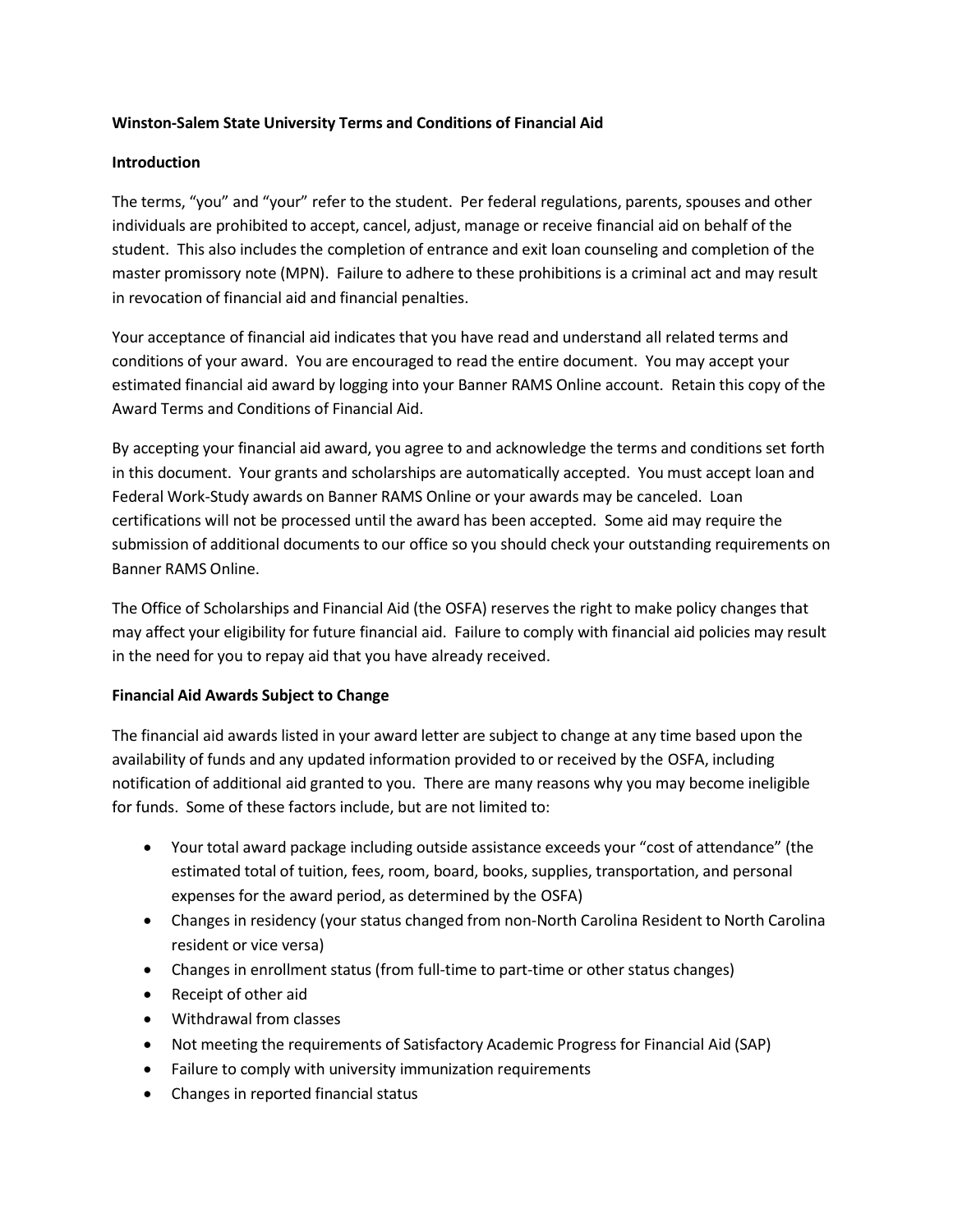**Please note:** It is your responsibility to repay any disbursed monies for which you have become ineligible. It is also your responsibility to pay any current term charges that your aid does not cover. You must notify the WSSU the OSFA immediately if you are attending another institution simultaneously to WSSU and are receiving aid there as well. Failure to notify us may jeopardize your eligibility for aid at WSSU.

# **Enrollment Status and Financial Aid Awards**

You understand that most awards are based on the assumption that you will enroll full-time (twelve (12) hours for undergraduate and nine (9) hours for graduate) for each semester. If you enroll less than fulltime (1) the tuition and fees component of your cost of attendance will be adjusted accordingly and (2) your award amount will be reduced accordingly and in some cases it may be cancelled.

Financial aid for graduate students will not cover enrollment in undergraduate courses. Conversely, financial aid for undergraduate students will not cover enrollment in graduate courses.

# **Block Enrollment – Terms Less than Standard**

If you are enrolled in block courses e.g. five (5) weeks, eight (8) weeks and etc., please note that the terms are nonstandard/accelerated. Thus, aid is disbursed differently.

As noted above, awards are based on the assumption that you will enroll full-time for each semester. However, according to federal regulations, the disbursement of Title IV (e.g. grants and loans) funds for students enrolled in nonstandard terms must be prorated based on the number of weeks of instruction and the hours that they are enrolled per block. This regulation is also mirrored in the awarding and disbursing of most state and institutional aid.

Due to the previously mentioned regulations, if you are enrolled in a nonstandard term e.g. five (5) or eight (8) week block session course, you may notice a difference in the amounts of Title IV funds disbursed on your account. The OSFA will disburse the appropriate prorated amount of funds at the beginning of the term and/or each week block. Please note: This applies to all students enrolled in a block session course.

# **Substantially Different Non-Standard Term Enrollment – Enrollment (Borrower Based Aid Year 3)**

You understand that students in certain programs (Doctorate of Physical Therapy and Accelerated Nursing) are enrolled in Borrower Based Aid Year 3 (BBAY3). BBAY3 applies to programs that mix nonstandard terms and standard terms that do not have a Standard Academic Year (SAY). BBAY3 floats with the student's enrollment and begins with the student's enrollment on at least a half-time basis. BBAY3 must meet at least the minimum requirements for hours/weeks of program's Federal Student Aid (FSA) academic-year, typically 30 weeks.

You understand that disbursement of loans for BBAY3 is different than normal disbursement (see the Financial Aid Disbursement and Refunds section for details).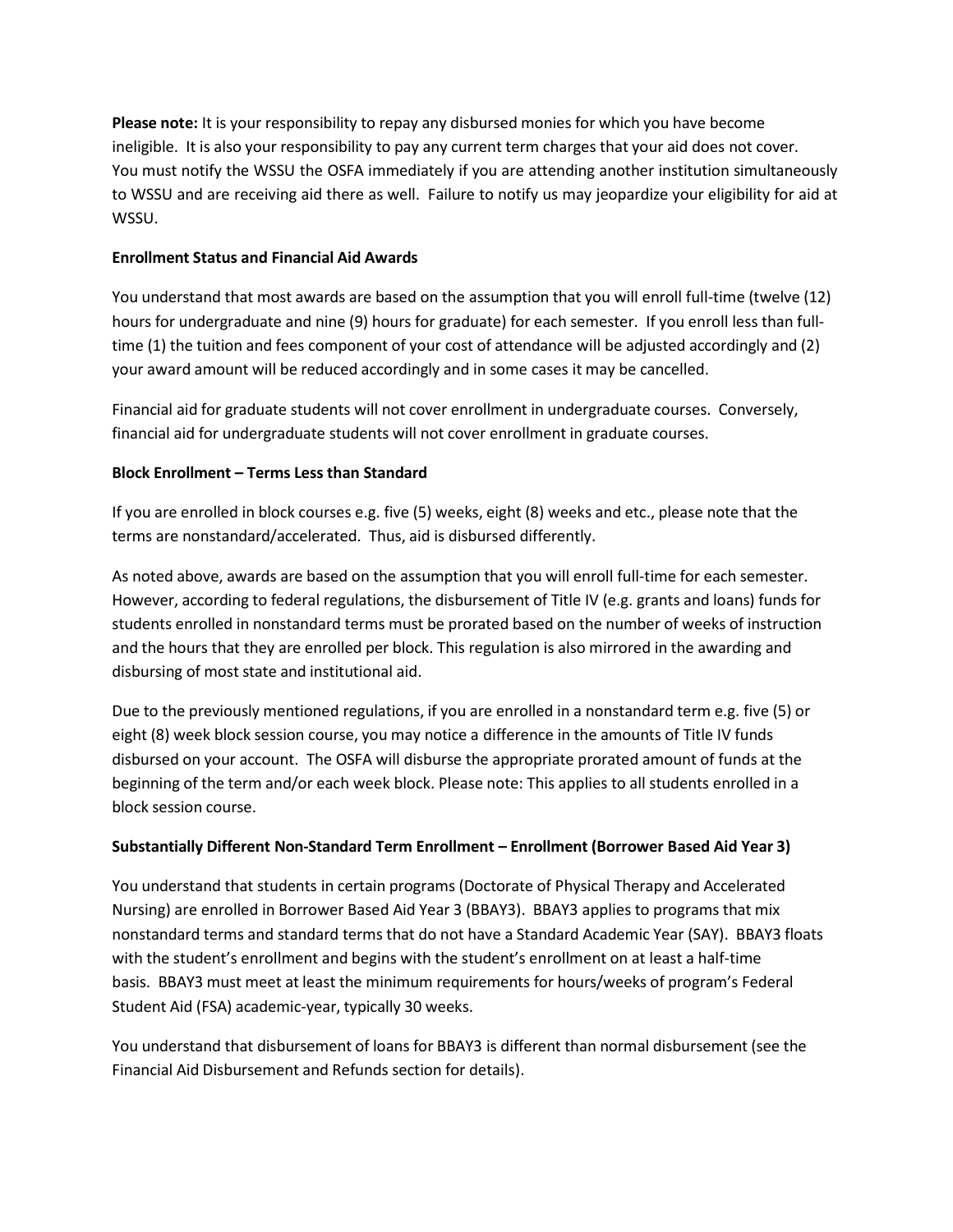#### **Allowable Uses of Financial Aid**

You understand that any federal funds received during the award period(s) covered by this award will be used solely for expenses related to your attendance at WSSU (Higher Education Act of 1965 SEC. 472. [20 U.S.C. 1087ll]). These expenses include:

- Tuition and fees. This includes the cost of required equipment, supplies and materials.
- Room and Board
- Books and Supplies
- Transportation (does not include the purchase of an automobile, truck or etc.) Disability-related Expenses. This includes services, personal assistance, transportation, equipment and supplies related to the disability
- Loan Fees, including origination and guarantee fees.
- Cost of First Professional Credentials. (licensing/certification fees)

You understand that may request the addition of a cost of attendance component for a one-time computer purchase per program term – four years under graduate, three years graduate, doctoral. This includes: desktop, laptop tablet and etc. The request is made via the Office of Scholarships and Financial Aid.

## **Financial Aid Misuse**

Purchases of items or the use of funds for other expenses not directly related to your (the student's) educational expenses are prohibited. Such purchases include automobiles. Such uses include paying living expenses or financial support for other persons – including family members. Failure to adhere to this prohibition is a criminal act and may result in revocation of financial aid and financial penalties.

## **Financial Aid Fraud**

Federal regulations (34 CFR 668.16(g)) require an institution to refer to the Department of Education's Office of Inspector General (OIG) any credible information indicating that an applicant for federal student aid may have engaged in fraud or other criminal misconduct in connection with his or her application. The regulations require only that the institution refer the suspected case for investigation, not that it arrives at a firm conclusion about the propriety of the applicant's conduct.

Persons determined to have committed fraud may be fined up to \$20,000, sent to prison, or both. Additionally, Title IV, state and institutional financial aid may be cancelled, resulting in the repayment of the affected awards.

## **Satisfactory Academic Progress**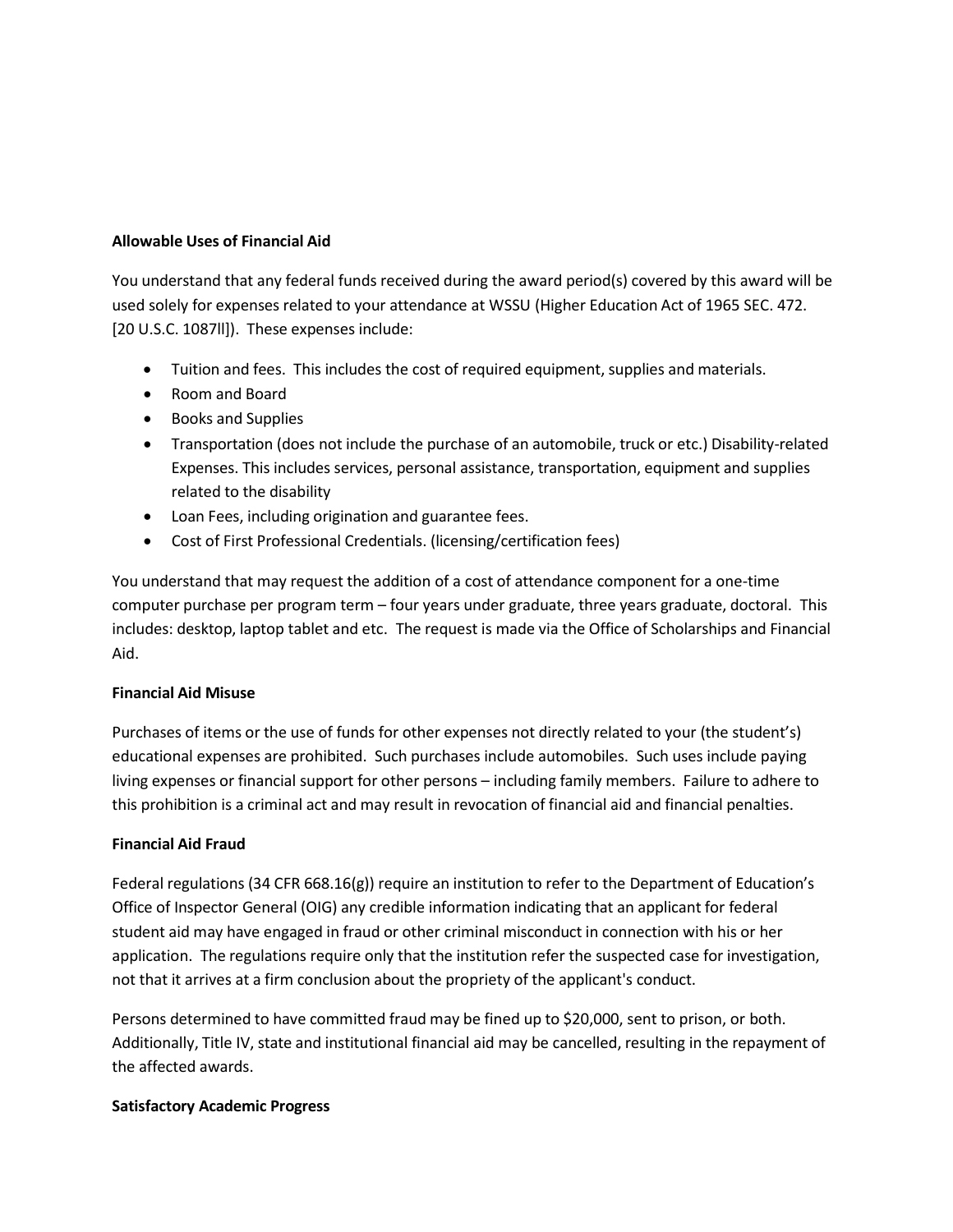You understand that all students (full time, part time, graduate and undergraduate) who wish to qualify for financial aid while attending WSSU must meet certain standards of satisfactory academic progress (SAP) for financial aid. Student progress is assessed according to qualitative and quantitative measures as they apply. The qualitative measure (grades) is very similar to the academic standards applied to all WSSU students. The quantitative measure (number of credit hours successfully completed) is used to monitor progress toward degree completion. SAP is reviewed at the end of each semester/term including the end of the two, five week summer term. Students not meeting SAP requirements and whose financial aid has been suspended must make arrangements to pay for their courses.

Please see the [SAP policy.](http://www.wssu.edu/administration/legal-affairs/policies/academics/sap-fin-aid-policy.pdf)

#### **Withdrawals**

You understand that students withdrawing from WSSU should follow the WSSU Withdrawal Policy and Procedures. The federal government has implemented a withdrawal policy for institutions called the Return of Title IV Funds. If you receive financial aid and withdraw before the sixty (60) percent point of the semester/term, you may be required to repay any refund received and other aid disbursed on your account. You will be notified, in writing, of the amount that must be repaid. You should contact University College at 336-750-2260 to begin the withdrawal process.

#### **The Potential Impact of Additional Aid Awards**

You are responsible for reporting changes in your financial status. If you receive additional funds or financial support from any source, you are required to report this to the OSFA. Adjustments to your financial aid package may occur as a result of these additional funds because the financial aid office is required by law to consider all sources of aid when determining your eligibility for federal student aid funds.

If you are receiving an award from an outside agency and it is not on the award notification, please send a copy of the award letter from the donor to the OSFA.

Other financial assistance includes, but is not limited to the following: private scholarships, state veterans benefits, tuition assistance, stipends (including resident assistant/advisor), graduate assistantships, vocational rehabilitation and university scholarships not listed. Additional awards may cause a reduction or cancellation in federal and state aid and/or university scholarship funds.

## **Change in Grade Level Classification**

You understand that classification during the fall semester is used in awarding financial aid for the academic year. Your financial aid will not be revised to reflect grade level changes until the end of the academic year. If you are classified as an undergraduate in the fall semester, but will continue as a graduate student in the spring, you are required to notify the OSFA for revision of the aid awarded.

# **Financial Aid Disbursement and Refunds**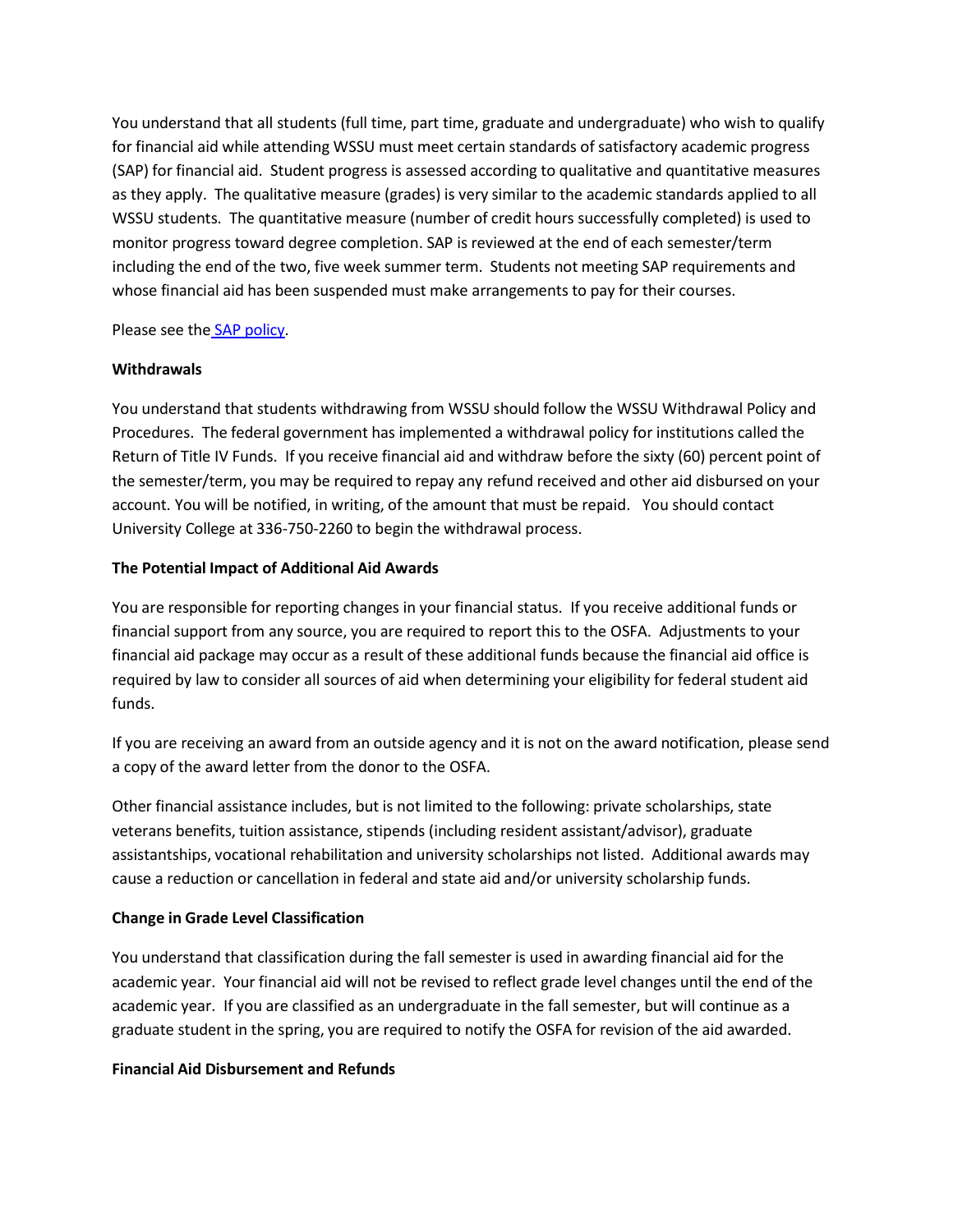You understand that "disbursement" is the date the aid is expected to be credited to your student account and the "refund" date is the date the funds are direct deposited into your bank account or mailed to your permanent address. You further understand that financial aid for full-time undergraduate and graduate students is generally disbursed at the end of the Drop/Add period provided you have validated your bill and your financial aid file is complete; unless you are in an accelerated program when the disbursement dates may be different.

All aid is disbursed in two payments (one-half fall semester and the other half spring semester). Students who are enrolled for one semester e.g. spring only, will receive two disbursements (one half at the beginning of the semester and the second disbursement after the mid-point of the semester).

Summer enrollment is optional (except for certain health professional programs). Aid may disburse in two parts (summer I and summer 2).

First time undergraduate borrower's first disbursement of a Federal Direct Loan will not occur until thirty (30) days after the first day of classes.

You understand that students in certain programs (Doctorate of Physical Therapy and Accelerated Nursing) are enrolled in a Borrower Based Aid Year 3 (BBAY3) term. The total of all loans received within a BBAY3 may not exceed the annual loan limit. A student becomes eligible for new annual loan limit only after successfully completing the credit hours AND weeks of instructional time in BBAY3. A student may not become eligible for the next grade level annual loan limits until after successful completion of weeks and hours in the BBAY3. After the original loan, student may receive additional loans within BBAY3 only if the student did not receive maximum annual loan amount and has remaining eligibility or the student changes from dependent to independent.

Any refund due will be issued from the Office of Student Accounts and Cashiering.

## **Loans**

You understand that you are responsible for repaying your loans. Acceptance of any loan carries a serious legal and financial obligation. Failure to meet this obligation may adversely affect your credit.

As a student loan borrower, you have the right to decline, or reduce your loan within fourteen (14) days of disbursement. Your bill from WSSU indicates the date the loan proceeds are credited to your account.

If you borrow the maximum annual federal loan amount available to you during the school year, you will not be able to use a student loan during the following summer. Summer financial aid is very limited. If you receive a student refund of financial aid during the academic-year and plan to enroll during the summer sessions, you should plan to save some of the funds from your student refund to help you pay for your future summer tuition charges.

**Federal Direct Loan Disbursement:** All completed documents must be on file for your loan to be disbursed. To be eligible for a Federal Direct Loan, you must enroll at least half-time (six (6) hours for an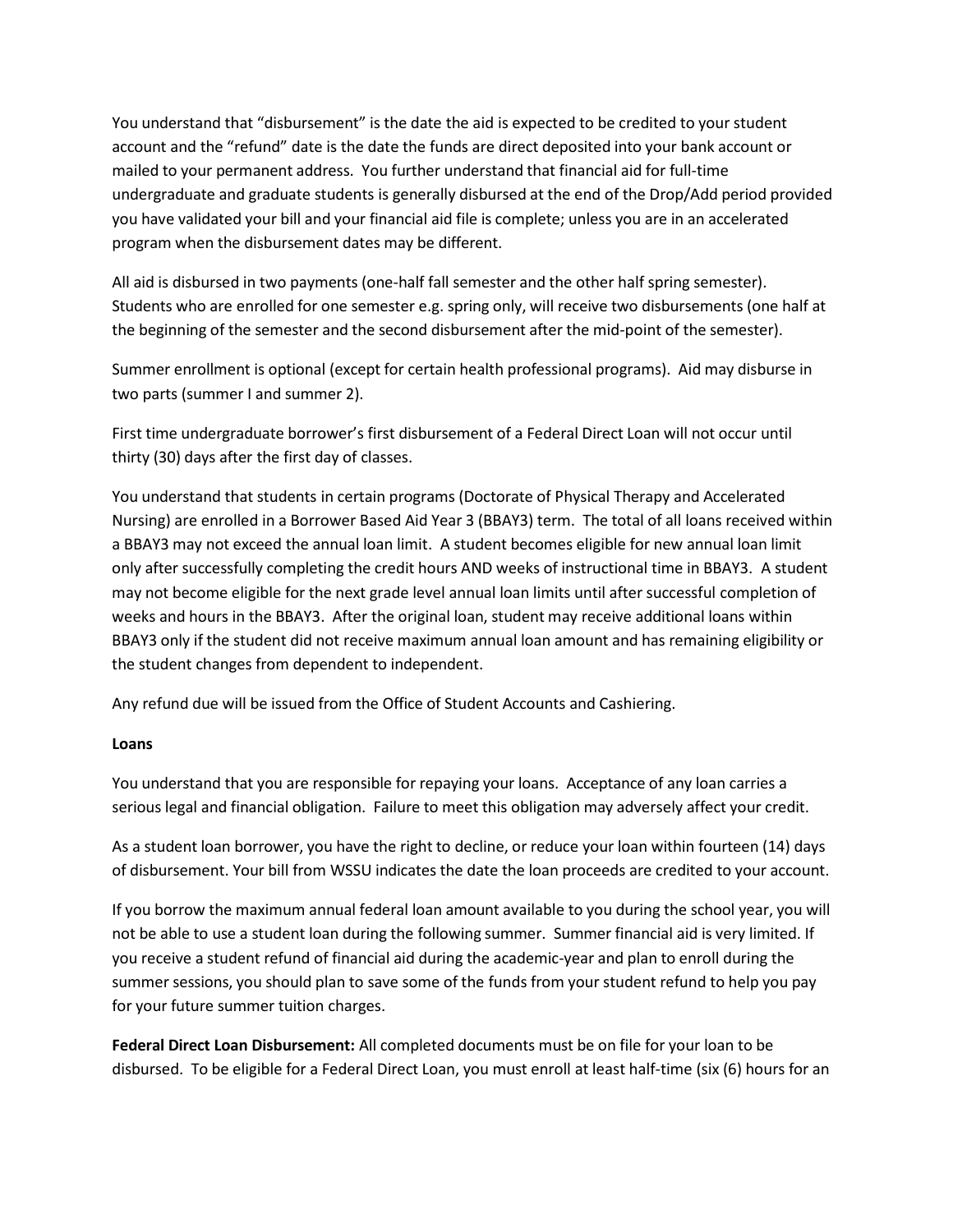undergraduate student and six (6) hours for a graduate student). All loans will be disbursed in two (2) payments, one-half the first semester and the remainder the second semester.

Students who are borrowing for one-semester will receive two disbursements (one half at the beginning of the semester and the second disbursement after the mid-point of the semester). First time undergraduate borrower's first disbursement will not occur until 30 days after the first day of classes.

First time undergraduate borrower's first disbursement of a Federal Direct Loan will not occur until thirty (30) days after the first day of classes.

# **Additional Information**

**Federal Work-Study Students:** All Federal Work-Study recipients are required to attend a Federal Work-Study Orientation Workshop after enrollment to obtain his/her job assignment. You are not allowed to begin work until the agreement form has been signed by your supervisor and returned to the OSFA. Work-study students are not permitted to work more than twenty (20) hours per week to ensure that you do not exceed the amount of the award. The Federal Work-Study award is generally based on approximately twelve (12) hours per week. It is your responsibility to monitor your hours and award. The award amount is found on the award notification and the Federal Work-Study Agreement form.

**Summer Financial Aid:** The OSFA typically awards financial aid for the normal academic-year of fall and spring. Summer term(s) are optional, meaning that there is typically no gift-based financial aid e.g. grants and scholarships available. Students are encouraged to plan for summer by reserving some of their financial aid award from the previous fall and/orspring. Students may also apply for private/alternative loans for summer as well.

Summer loan disbursement required enrollment of half-time six (6) hours for an undergraduate student and six (6) hours for a graduate student. Students enrolled in one (1) to five (5) credit hours first summer session and one (1) to five (5) credit hours second summer session will receive half of their loan disbursement in the first session and the other half in the second session. However, students who fail to attend the second session, will have a loans for that term cancelled.

**Re-admittance to the University:** Re-admittance to WSSU does not ensure that financial aid will be immediately available or in the case of not meeting SAP requirements, be reinstated. Students readmitted, must complete the appropriate FAFSA for the year which he/she will be returning. Students not meeting SAP requirements at the time of their re-admittance must complete a SAP appeal packet including a Plan for Academic Success.

**Please note:** You should make payment arrangements to pay for the term which you are re-admitted and needing to complete the requirement of a SAP appeal packet and Plan for Academic Success.

For the complete SAP policy, Academic Plan for Success information, appeals procedures, and deadlines, please see the enclosed policy.